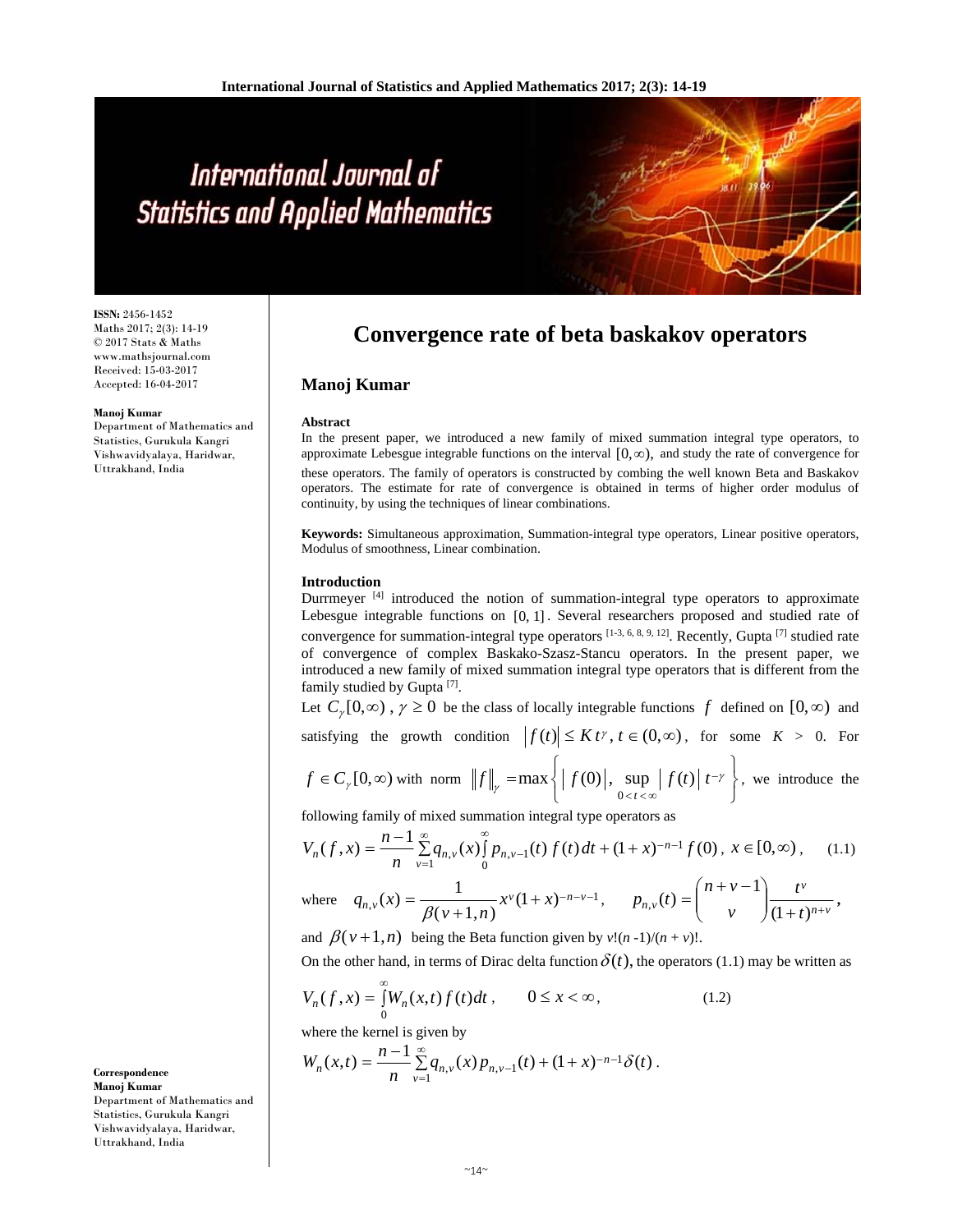Since 
$$
f(t) = O(t^{\gamma})
$$
 for  $f \in C_{\gamma}[0, \infty)$ , and  $\int_{0}^{\infty} t^{r-1}/(1+t)^{s+m} dt$  exists for positive values of r, s only, it follows that for  
\n $f \in C$  [0,  $\infty$ ), the operator (1, 1) are well defined for each  $n > \gamma + 1$ .

 $f \in C_{\gamma}[0,\infty)$ , the operators (1.1) are well defined for each  $n > \gamma + 1$ .

We may observe that the operators defined by (1.1) are linear positive operators  $[10]$ . Also the operators  $V_n$  reproduce only the constant functions. It is easily verified that the order of approximation by these operators is at best  $O(n^{-1})$  howsoever smooth the function may be. For improving the order of approximation, we consider the linear combinations of the operators (1.1) as defined by

$$
V_n(f,k,x) = \frac{1}{\Delta} \begin{vmatrix} V_{d_0n}(f,x) & d_0^{-1} & d_0^{-2} & \dots & d_0^{-k} \\ V_{d_1n}(f,x) & d_1^{-1} & d_1^{-2} & \dots & d_1^{-k} \\ \dots & \dots & \dots & \dots & \dots \\ \dots & \dots & \dots & \dots & \dots \\ \dots & \dots & \dots & \dots & \dots \\ V_{d_kn}(f,x) & d_k^{-1} & d_k^{-2} & \dots & d_k^{-k} \end{vmatrix},
$$

where  $d_0, d_1, d_2, ..., d_k$  are  $(k+1)$  arbitrary but fixed distinct positive integers and  $\Delta$  is the Vandermonde determinant obtained by replacing the operator column of the above determinant by the entries 1. The above linear combinations in alternative form may be rewritten as

$$
V_n(f, k, x) = \sum_{j=0}^{k} C(j,k) V_{d_j n}(f, x)
$$
 (1.3)  
where  $C(j,k) = \prod_{\substack{i=0 \ i \neq j}}^{k} \frac{d_j}{d_j - d_i}, \quad k \neq 0, \quad C(0,0) = 1.$ 

Such type of linear combinations were first considered by May [11] to get the better order of approximation for exponential type operators which include Bernstein polynomials, Baskakov operators, Szasz operators, Gauss Weierstrass operators etc. as special cases.

#### **2. Preliminary Results**

To prove the main results, we need the following preparatory lemmas and proposition: **Lemma 2.1.** For  $m \in N^0$  and  $x \in [0, \infty)$ , if the function  $\mu_{n,m}(x)$  be defined by

$$
\mu_{n,m}(x) = \frac{n-1}{n} \sum_{\nu=1}^{\infty} q_{n,\nu}(x) \int_{0}^{\infty} p_{n,\nu-1}(t) (t-x)^m dt + (-x)^m (1+x)^{-n-1},
$$

then, we have

$$
\mu_{n,0}(x) = 1
$$
,  $\mu_{n,1}(x) = \frac{3x}{n-2}$ ,  $\mu_{n,2}(x) = \frac{x(1+x)(2n-1) + 3x(1+5x)}{(n-2)(n-3)}$ ,

and there holds the following recurrence relation

$$
(n-m-2)\mu_{n,m+1}(x) = x(1+x)[\mu'_{n,m}(x) + 2m\mu_{n,m-1}(x)] + [m(1+2x) + 3x]\mu_{n,m}(x).
$$
  
Furthermore, it follows from the above recurrence relation that  

$$
\mu_{n,m}(x) = O(n^{-[(m+1)/2]}) \text{ as } n \to \infty,
$$

where  $\alpha$  denotes the integral part of  $\alpha$ .

**Proof.** The values of  $\mu_{n,0}(x), \mu_{n,1}(x)$  easily follow from the definition.

Now, we have

$$
x(1+x)\mu'_{n,v}(x) = \frac{n-1}{n} \sum_{\nu=1}^{\infty} x(1+x) q'_{n,v}(x) \int_{0}^{\infty} p_{n,v-1}(t) (t-x)^m dt
$$
  

$$
-m \frac{n-1}{n} \sum_{\nu=1}^{\infty} x(1+x) q_{n,v}(x) \int_{0}^{\infty} p_{n,v-1}(t) (t-x)^{m-1} dt
$$
  

$$
-[(n+1)(-x)^m(1+x)^{-n-2} + m(-x)^{m-1}(1+x)^{-n-1}] x(1+x)
$$

Next using the well known identities

 $x(1+x)q'_{n,v}(x) = [v-(n+1)x]q_{n,v}(x)$  and  $t(1+t)p'_{n,v}(t) = (v-nt)p_{n,v}(t)$ , we obtain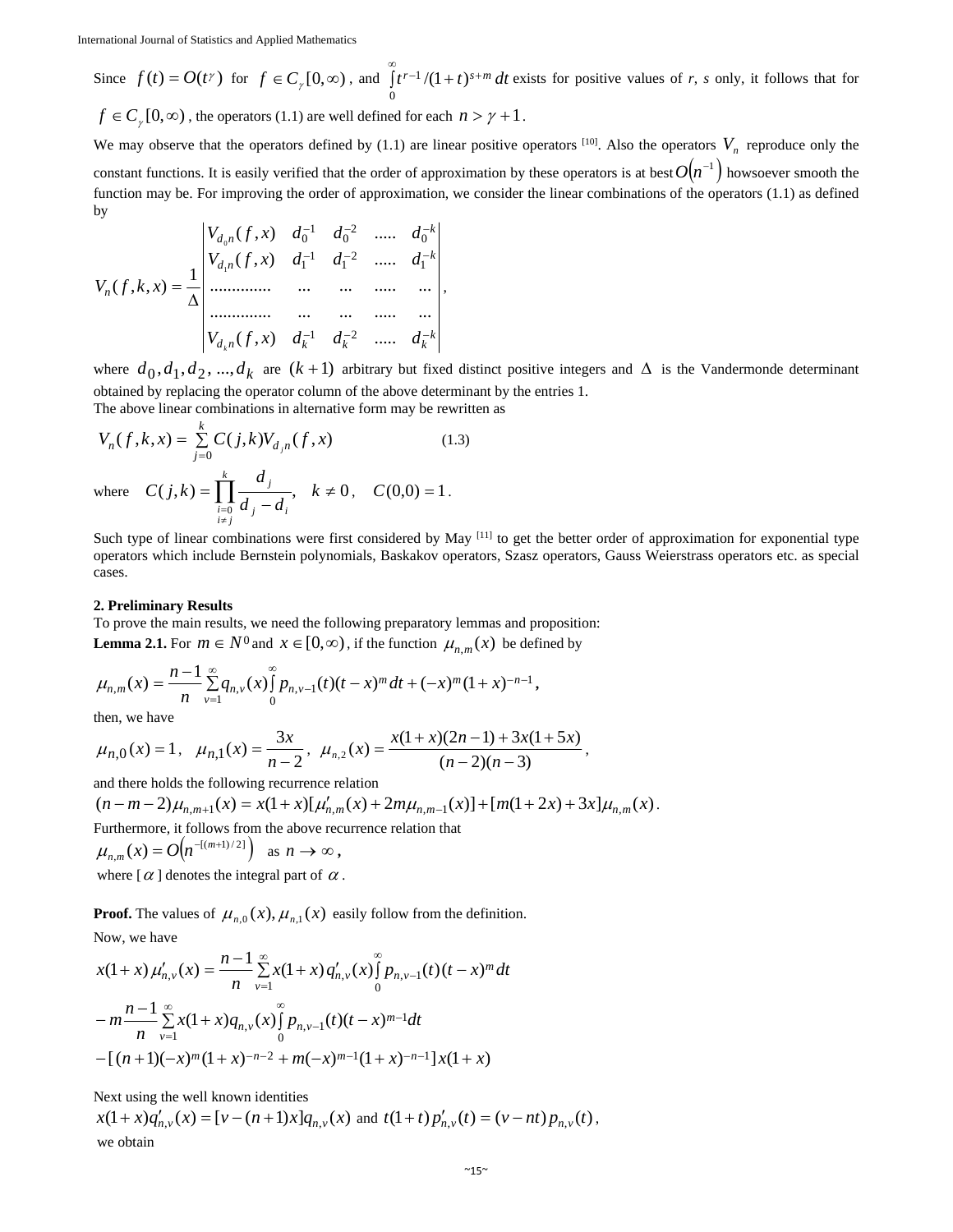$$
x(1+x)\left[\mu'_{n,m}(x)+m\mu_{n,m-1}(x)\right]
$$
  
\n
$$
=\frac{(n-1)}{n}\sum_{\nu=1}^{\infty} [v-(n+1)x]q_{n,\nu}(x)\int_{0}^{\infty} p_{n,\nu-1}(t)(t-x)^{m}dt+(n+1)(-x)^{m+1}(1+x)^{-n-1}
$$
  
\n
$$
=\frac{(n-1)}{n}\sum_{\nu=1}^{\infty} q_{n,\nu}(x)\int_{0}^{\infty} [(v-1)-nt]+n(t-x)+(1-x)\left[p_{n,\nu-1}(t)(t-x)^{m}dt+(n+1)(-x)^{m+1}(1+x)^{-n-1}\right]
$$
  
\n
$$
=\frac{(n-1)}{n}\sum_{\nu=1}^{\infty} q_{n,\nu}(x)\int_{0}^{\infty} t(1+t)p'_{n,\nu-1}(t)(t-x)^{m}dt+\frac{(n-1)}{n}n\sum_{\nu=1}^{\infty} q_{n,\nu}(x)\int_{0}^{\infty} p_{n,\nu-1}(t)(t-x)^{m+1}dt
$$
  
\n
$$
+\frac{(n-1)}{n}(1-x)\sum_{\nu=1}^{\infty} q_{n,\nu}(x)\int_{0}^{\infty} p_{n,\nu-1}(t)(t-x)^{m}dt+(n+1)(-x)^{m+1}(1+x)^{-n-1}
$$
  
\n
$$
=\frac{(n-1)}{n}\sum_{\nu=1}^{\infty} q_{n,\nu}(x)\int_{0}^{\infty} [(1+2x)(t-x)+(t-x)^{2}+x(1+x)]p'_{n,\nu-1}(t)(t-x)^{m}dt
$$
  
\n
$$
+n\mu_{n,m+1}(x)+\frac{(n-1)}{n}(1-x)\sum_{\nu=1}^{\infty} q_{n,\nu}(x)\int_{0}^{\infty} p_{n,\nu-1}(t)(t-x)^{m}dt+(-x)^{m+1}(1+x)^{-n-1}
$$
  
\n
$$
=-[m(1+2x)+3x]\mu_{n,m}(x)+(n-m-2)\mu_{n,m+1}(x)-mx(1+x)\mu_{n,m-1}(x).
$$

**Corollary 2.2** <sup>[5]</sup>. Let  $\gamma$  and  $\delta$  be two positive numbers, then for any  $m > 0$  there exists a constant *C* such that

$$
\left\| \int_{|t-x| \geq \delta} W_n(x,t) t^{\gamma} dt \right\|_{C[a,b]} \leq C n^{-m}.
$$

**Proposition 2.3** [5]. For  $m \in N$  and sufficiently large  $n \in N$ , there holds the following relation  $V_n((t-x)^m, k, x) = n^{-(k+1)}[Q(m, k, x) + o(1)],$ where  $Q(m, k, x)$  are certain polynomials in *x* of degree at most *m*.

**Lemma 2.4** (<sup>[5]</sup>). For  $0 < a < a_1 < a_2 < b_2 < b_1 < b < \infty$  and sufficiently small  $\delta > 0$ , let the  $(2k+2)$ <sup>th</sup> order Steklov mean  $g_{2k+2,\delta}(t)$  corresponding to  $g \in C_{\gamma}[0,\infty)$  be defined by

$$
g_{2k+2,\delta}(t) = \delta^{-(2k+2)m} \int_{-\delta/2-\delta/2}^{\delta/2} \int_{\cdots}^{\delta/2} \left[g(t) - \Delta_{\eta}^{2k+2}g(t)\right] \prod_{i=1}^{2k+2} dt_i
$$
  
\nwhere  $\eta = \frac{1}{2k+2} \sum_{i=1}^{2k+2} t_i$ ,  $t \in [a,b]$  and  $\Delta_{\eta}^{2k+2}g(t)$  is the  $(2k+2)$ <sup>th</sup> forward difference with step length  $\eta$ . Then we have

(i)  $g_{2k+2,\delta}$  has continuous derivatives up to order  $(2k+2)$  on  $[a,b]$ ;

(ii)

\n
$$
\left\| g_{2k+2,\delta}^{(r)} \right\|_{C[a_1,b_1]} \leq C_1 \delta^{-r} \omega_r(g,\delta,a_1,b_1), \quad r = 1, 2, 3, \dots, (2k+2);
$$
\n(iii)

\n
$$
\left\| g - g_{2k+2,\delta} \right\|_{C[a_2,b_2]} \leq C_2 \omega_{2k+2}(g,\delta,a_1,b_1);
$$
\n(iv)

\n
$$
\left\| g_{2k+2,\delta} \right\|_{C[a_2,b_2]} \leq C_3 \left\| g \right\|_r,
$$

Where  $C_1$ ,  $C_2$ ,  $C_3$  are certain unrelated constants independent of  $g$  and  $\delta$ .

#### **3. Main Results**

In this section we state and prove the following direct results

**Theorem 3.1.** If  $(2k+2)^{th}$  derivatives of  $f \in C_{\gamma}[0,\infty)$  exist at a point  $x \in (0,\infty)$ , then we have

$$
n^{k+1} \left[ V_n(f, k, x) - f(x) \right] = \sum_{i=k+1}^{2k+2} \frac{f^{(i)}(x)}{i!} Q(i, k, x) + o(1)
$$
\n(3.1)

and

$$
\lim_{n \to \infty} n^{k+1} \left[ V_n(f, k+1, x) - f(x) \right] = 0 \tag{3.2}
$$

where  $Q(i, k, x)$  are certain polynomials in *x* of degree *i*.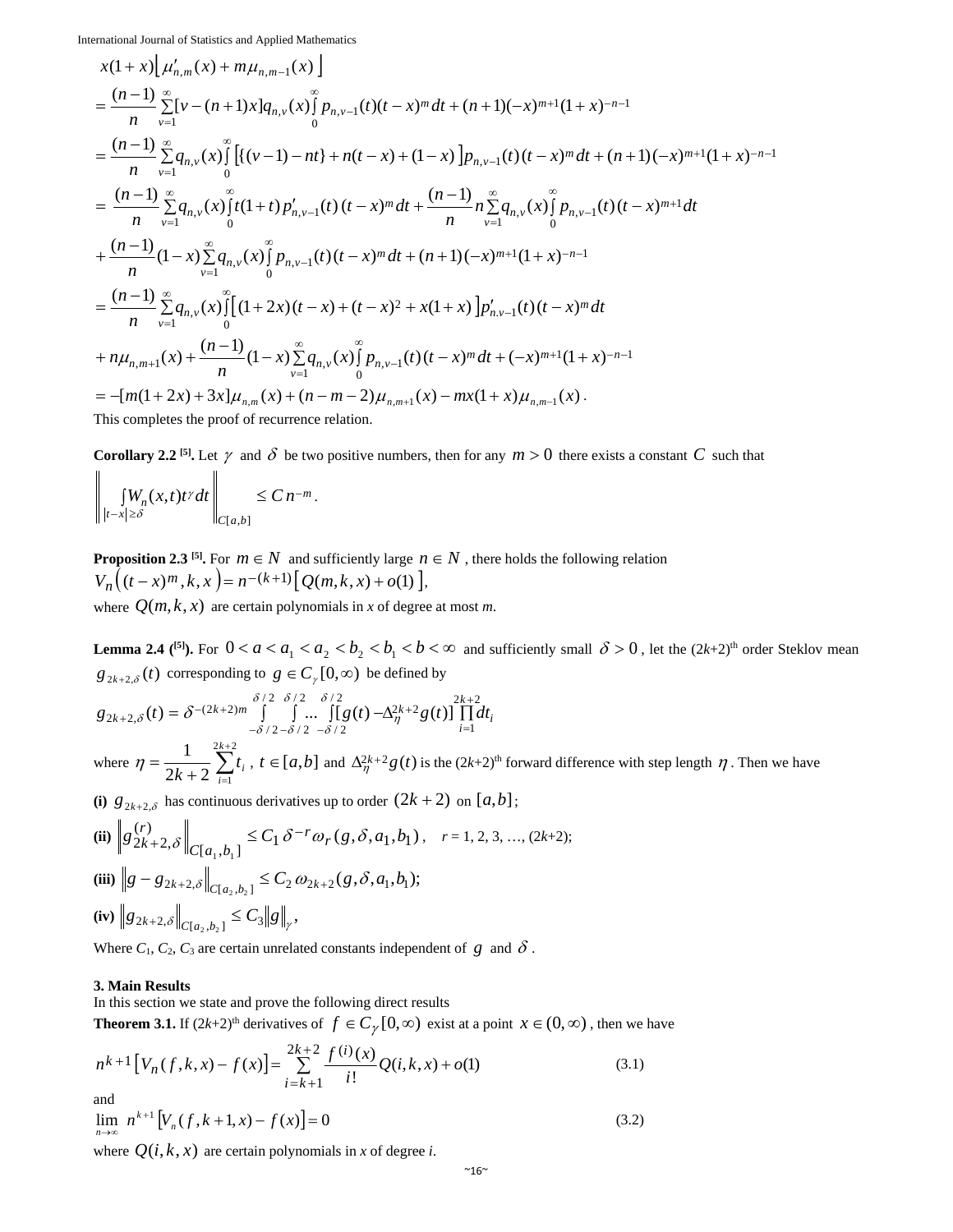**Proof.** By Taylor's finite expansion of  $f(t)$  we have

$$
f(t) = \sum_{i=0}^{2k+2} \frac{f^{(i)}(x)}{i!} (t-x)^{i} + \varepsilon(t,x)(t-x)^{2k+2}, \text{ where } \varepsilon(t,x) \to 0 \text{ as } t \to x.
$$
  
\nNow,  
\n
$$
n^{k+1} [V_n(f,k,x) - f(x)]
$$
\n
$$
= n^{k+1} \sum_{i=1}^{2k+1} \frac{f^{(i)}(x)}{i!} V_n((t-x)^{i},k,x) + n^{k+1} \sum_{j=0}^{k} C(j,k) V_{d_j n}(\varepsilon(t,x)(t-x)^{2k+2},x)
$$
\n
$$
= E_1 + E_2 \quad \text{(say)}
$$
\nSince

$$
\mu_{d_j n,i}(x) = \frac{P_0(x)}{(d_j n)^{[(i+1)/2]}} + \frac{P_1(x)}{(d_j n)^{[(i+1)/2]+1}} + \dots + \frac{P_{[i/2]}(x)}{(d_j n)^i},
$$

where  $P_i(x)$ ,  $i = 0, 1, 2, ..., [i/2]$  are certain polynomials in *x* of degree at most  $[i/2]$ . Therefore, by Proposition 2.3, we get

$$
\sum_{j=0}^{k} C(j,k) \mu_{d,n,i}(x) = \frac{1}{\Delta} \begin{bmatrix} \frac{P_0(x)}{(d_0 n)^{[(i+1)/2]}} + \frac{P_1(x)}{(d_0 n)^{(i+1)/2} + 1} + \dots + \frac{P_{[v/2]}(x)}{(d_0 n)^i} & d_0^{-1} d_0^{-2} \dots & d_0^{-k} \\ \frac{P_0(x)}{(d_1 n)^{[(i+1)/2]}} + \frac{P_1(x)}{(d_1 n)^{(i+1)/2} + 1} + \dots + \frac{P_{[v/2]}(x)}{(d_1 n)^i} & d_1^{-1} d_1^{-2} \dots & d_1^{-k} \\ \vdots & \vdots & \ddots & \vdots \\ \frac{P_0(x)}{(d_k n)^{[(i+1)/2]}} + \frac{P_1(x)}{(d_k n)^{(i+1)/2} + 1} + \dots + \frac{P_{[v/2]}(x)}{(d_k n)^i} & d_k^{-1} d_k^{-2} \dots & d_k^{-k} \end{bmatrix}
$$

 $(n - (k+1)) \left[ Q(i,k,x) + o(1) \right], i = (k+1), (k+2), ..., (2k+2).$ 

where  $\Delta$  is the Vandermonde determinant obtained by replacing the first column by the entries 1. Consequently, we get

$$
E_1 = n^{k+1} \sum_{i=1}^{2k+2} \frac{f(x)}{i!} \sum_{j=0}^k C(j,k) \mu_{d_j n,i}(x) = \sum_{i=k+1}^{2k+2} \frac{f^{(i)}(x)}{i!} Q(i,k,x) + o(1).
$$

To prove the assertion (3.1), it is sufficient to show that  $E_2 \to 0$  as  $n \to \infty$ .

For a given  $\varepsilon > 0$  there exists a  $\delta > 0$  such that for  $0 < |t - x| < \delta$ ,  $|\varepsilon(t, x)| < \varepsilon$  and for

$$
\left|t - x\right| \ge \delta, \left| \varepsilon(t, x) \right| (t - x)^{2k + 2} \le K t^{\gamma},
$$
 for some positive constant K.

If  $\phi_{\delta}(t)$  is the characteristic function of the interval  $(x - \delta, x + \delta)$ , then we have

$$
\left| E_{2} \right| \leq n^{k+1} \sum_{j=0}^{k} C(j,k) \left[ V_{d,n} \left( \left| \right| \mathcal{E}(t,x) \left| (t-x)^{2k+2} \phi_{\delta}(t), x \right| + V_{d,n} \left( \left| \right| \mathcal{E}(t,x) \left| (t-x)^{2k+2} [1-\phi_{\delta}(t)], x \right| \right) \right] \right]
$$

 $E_{21} + E_{22}$  (say)

Applying Lemma 2.1 and Corollary 2.2, we obtain

$$
\left|E_{21}\right| \leq \varepsilon n^{k+1} \sum_{j=0}^{k} |C(j,k)| \quad \max_{0 \leq j \leq k} \mu_{d_j, 2k+2}(x) \leq C_1 \varepsilon
$$

and

$$
\begin{aligned} \left| E_{22} \right| &\leq \varepsilon \, n^{k+1} \sum_{j=0}^{k} \left| C(j,k) \right| \, \int\limits_{|t-x| \geq \delta} W_{d,n}(x,t) \, \left| \, \varepsilon(t,x) \, \right| \, (t-x)^{2k+2} \, dt \\ &\leq n^{k+1} \sum_{j=0}^{k} \left| \, C(j,k) \, \right| \, \int\limits_{|t-x| \geq \delta} W_{d,n}(x,t) \, t^{\gamma} \, dt \leq C_2 \, n^{k+1} \sum_{j=0}^{k} \left| \, C(j,k) \, \right| \, n^{-m} = O(1) \end{aligned}
$$

for some  $m \ge (k+1)$ .

Finally, combining the estimates of  $E_{21}$  and  $E_{22}$ , we get (3.1). The proof of (3.2) follows easily along the lines of the proof of (3.1), by noticing the fact that

 $V_n((t-x)^i, k+1, x) = O(n^{-(k+2)})$ .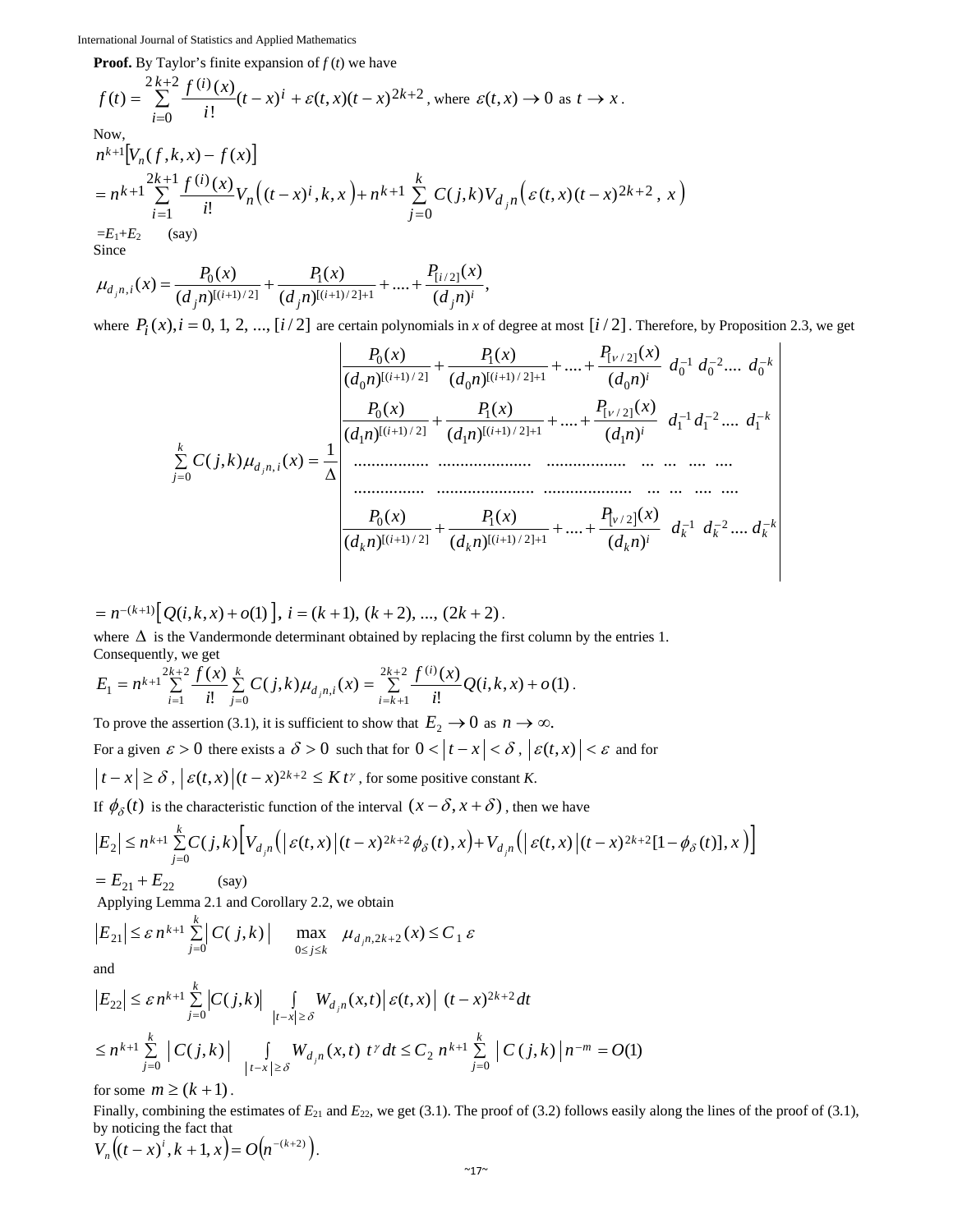This completes the proof.

**Theorem 3.2.** Let  $f \in C_p[0,\infty)$ . If  $f^{(p)}$ ,  $1 \le p \le 2k+2$  exists and is continuous with the modulus of continuity  $\omega(f^{(p)}, \delta)$  on  $[0, a]$ . Then for sufficiently large  $n \in N$ , we have  $V_n(f, k, \cdot) - f \big|_{C[0,b]} \le \max \big\{ C_1 n^{-p/2} \omega(f^{(p)}, n^{-1/2}), C_2 n^{-(k+1)} \big\}$ where  $C_1 = C_1(k, p), C_2 = C_2(k, p, f)$  and  $0 < b < a$ .

**Proof.** For all  $t > 0$  and  $x \in [0, a]$ , we have

$$
f(t) = \sum_{i=0}^{p} \frac{f^{(i)}(x)}{i!} (t - x)^{i} + \left[ f^{(p)}(\xi) - f^{(p)}(x) \right] \frac{(t - x)^{p}}{p!} + h(t, x) \chi(t), \quad (3.3)
$$

where  $\xi$  lies between *t* and *x* and  $\chi(t)$  is the characteristic function of the set  $(0, \infty) \setminus [0, a]$ . The function  $h(t, x)$  is bounded by  $K t^{\gamma} |t - x|^p$ ,  $K > 0$ .

Using (3.3), we have

$$
V_n(f, k, x) = \sum_{j=0}^{k} C(j,k) V_{d,n}(f, x) = \sum_{j=0}^{k} C(j,k) \int_{0}^{\infty} W_{d,n}(x,t) f(t) dt
$$
  
\n
$$
= \sum_{j=0}^{k} C(j,k) \int_{0}^{\infty} W_{d,n}(x,t) \left[ \sum_{i=0}^{p} \frac{f^{(i)}(x)}{i!} (t-x)^{i} + [f^{(p)}(\xi) - f^{(p)}(x)] \frac{(t-x)^{p}}{p!} + h(t,x) \chi(t) \right] dt
$$
  
\n
$$
= \sum_{i=0}^{p} \frac{f^{(i)}(x)}{i!} \sum_{j=0}^{k} C(j,k) \int_{0}^{\infty} W_{d,n}(x,t) (t-x)^{i} dt
$$
  
\n
$$
+ \sum_{j=0}^{k} C(j,k) \int_{0}^{\infty} W_{d,n}(x,t) [f^{(p)}(\xi) - f^{(p)}(x)] \frac{(t-x)^{p}}{p!} dt + \sum_{j=0}^{k} C(j,k) \int_{0}^{\infty} W_{d,n}(x,t) h(t,x) \chi(t) dt
$$
  
\n
$$
= J_1 + J_2 + J_3 \text{ (say)}
$$

Making use of Lemma 2.1, we get

 $J_1 = f(x) + o(n^{-(k+1)})$  uniformly for all  $x \in [0, a]$ 

Since for all  $\delta > 0$ , we have

$$
\left|f^{(p)}(\xi) - f^{(p)}(x)\right| \le \omega\Big(f^{(p)}, \Big|\xi - x\Big| \Big) \le \omega\Big(f^{(p)}, \Big|t - x\Big| \Big) \le \left[1 + \frac{|t - x|}{\delta}\right] \omega\Big(f^{(p)}, \delta\Big).
$$

Therefore, we have

$$
\left|J_{2}\right| \leq \frac{\omega(f^{(p)},\delta)}{p!}\sum_{j=0}^{k}\left|C(j,k)\right|\int_{0}^{\infty}W_{d,n}(x,t)\left[|t-x|^{p}+\frac{|t-x|^{p+1}}{\delta}\right]dt
$$

Using Schwarz inequality and Lemma 3.1, we get

$$
|J_2| \leq \frac{\omega(f^{(p)}, \delta)}{p!} \sum_{j=0}^{k} |C(j,k)| \left[ O((d_j n)^{-p}) + \frac{1}{\delta} O((d_j n)^{-(p+1)}) \right]^{1/2}
$$

Consequently, choosing  $\delta = n^{-1/2}$ , we obtain  $|J_2| \leq C_3 n^{-p/2} \omega\left(f^{(p)}, n^{-1/2}\right)$ 

Next, choosing a positive number *s* such that  $|t - x| \geq s$ , we get

$$
\left| J_3 \right| \leq \sum_{j=0}^k \left| C(j,k) \right| \int\limits_{|t-x| \geq s} W_{d,n}(x,t) \, t^{\gamma} \left| t-x \right|^p \, dt \, .
$$

Applying Schwarz inequality and Corollary 2.2, we have

$$
\begin{aligned} \left| J_{3} \right| &\leq \sum_{j=0}^{k} \left| C(j,k) \right| \left[ \int\limits_{|t-x| \geq s} W_{d,n}(x,t) e^{2\gamma t} dt \right]^{1/2} \left[ \int\limits_{|t-x| \geq s} W_{d,n}(x,t) (t-x)^{2p} dt \right]^{1/2} \\ &\leq \sum_{j=0}^{k} \left| C(j,k) \left| (Kn^{-m})^{-1/2} O\big((d_j n)^{-p/2}\big) \right| \leq C_4 n^{-(k+1)} \,. \end{aligned}
$$

Finally, combining the estimates of  $J_1$ ,  $J_2$  and  $J_3$ , the Theorem 3.2 follows. This completes the proof.